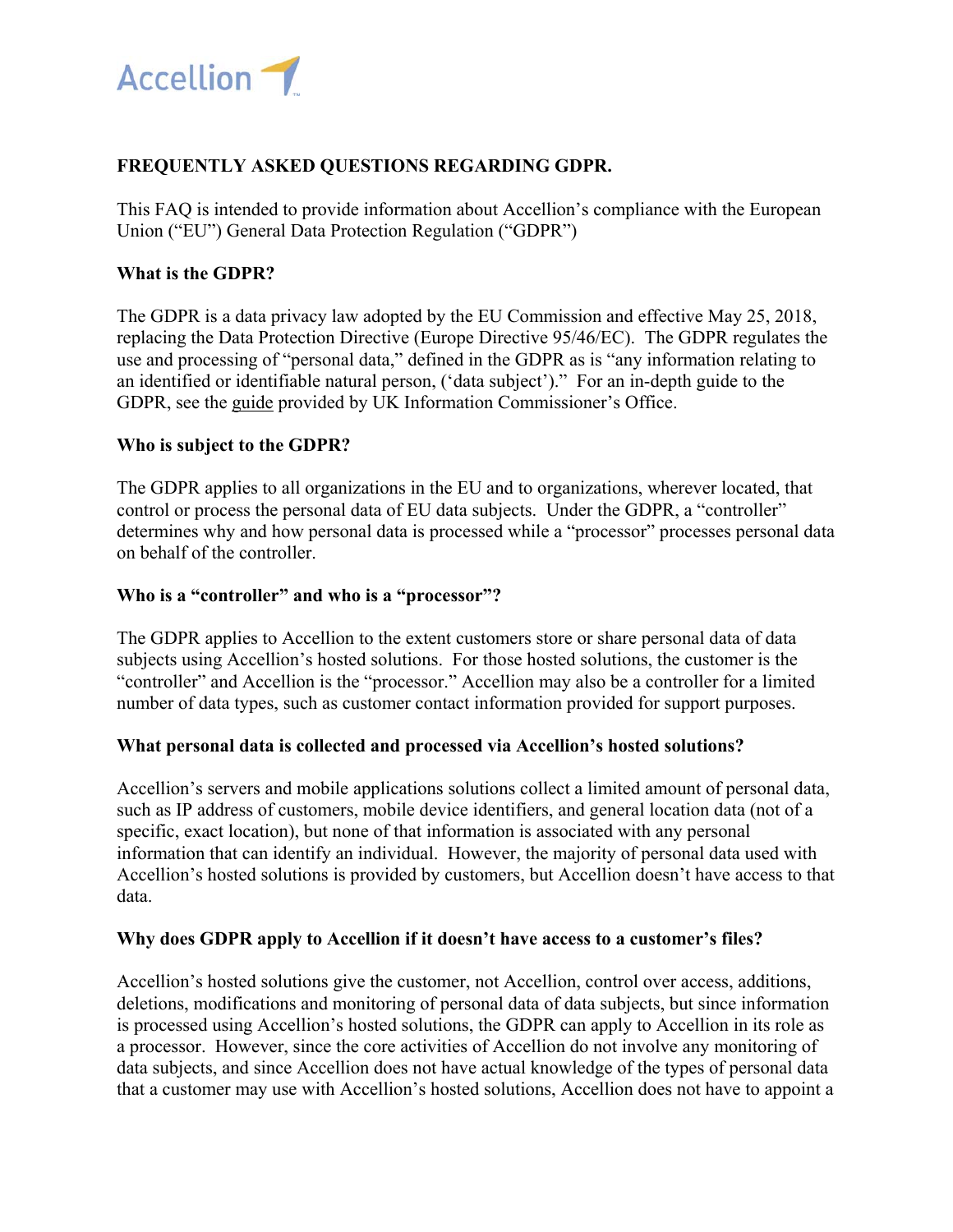

data protection officer as referenced in Article 37 of the GDPR ("DPO") or a representative in the EU pursuant to Article 27(2)(a) of the GDPR. Customers, as data controllers, bear the responsibility of appointing a DPO.

## **Where is the data held?**

Accellion utilizes data centers in the EU, Asia and the United States, with the customer selecting the location. Some of Accellion's premium support programs leverage Accellion's affiliated companies in other jurisdictions, so Accellion may provide customers with support from outside the EU. Transfers of personal data originating from other locations globally to Accellion affiliates are subject to the terms of intercompany agreements between Accellion entities which comply with applicable laws related to the transfer of data outside of the EU.

### **What safeguards does Accellion utilize?**

Accellion takes appropriate technical and organizational measures for its own systems to comply with data privacy in order to ensure a level of data protection appropriate to the risk resulting from the processing of personal data under the Agreement, taking into account the state of the art, the costs of implementation and the nature, scope, context and purposes of processing, as well as the severity and likelihood of realization of risks for the rights and freedoms of data subjects. In particular, Accellion offers versions of the Accellion Solution which are certified as FIPS 140 compliant and/or for which Accellion has received FedRAMP authorization. Accellion is in the process of registering with the EU-U.S. and Swiss-U.S. Privacy Shield Frameworks, as set forth by the U.S. Department of Commerce with respect to personal information that is transferred from the European Economic Area and Switzerland to the United States, and expects that to be completed prior to the date the GDPR becomes effective.

### **What tools does Accellion offer to assist with GDPR compliance?**

Accellion software includes tools controlled by the customers that allow for (i) collection, (ii) access, and (iii) deletion of personal data with a full, provable audit trail of all actions taken on the Accellion system including access by the data subject to his or her personal data.

Additionally, Accellion software also allows the customer to print audits of security settings and configurations to support our customers' compliance with GDPR including Article 25, Data protection by design, and Article 7, Conditions for consent.

### **How does Accellion work with subprocessors?"**

Accellion's hosted solutions are supported by Amazon Web Services ("AWS") and Microsoft Azure ("Microsoft"). Accellion maintains necessary, GDPR-compliant subprocessor agreements with AWS and Microsoft. Both AWS and Microsoft have extensive GDPR compliance programs which you can learn about, respectively, at